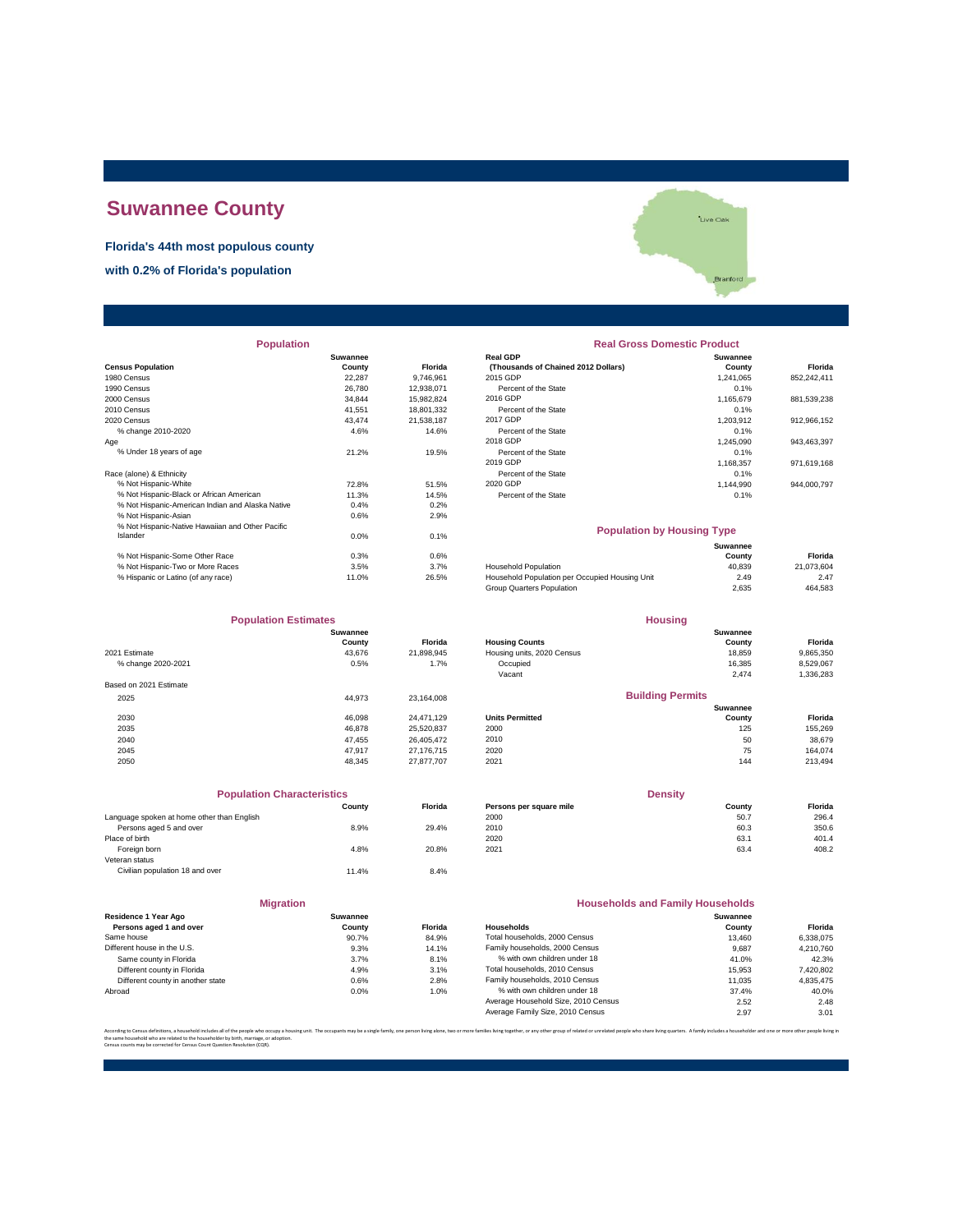### **Suwannee County**

|                                                                              |                       |                         | <b>Employment and Labor Force</b>                         |                      |                      |
|------------------------------------------------------------------------------|-----------------------|-------------------------|-----------------------------------------------------------|----------------------|----------------------|
| <b>Establishments</b>                                                        | Suwannee              |                         | <b>Establishments</b>                                     | Suwannee             |                      |
| 2020                                                                         | County                | Florida                 | % of All Industries, 2020                                 | County               | Florida              |
| All industries                                                               | 868                   | 763,854                 | All industries                                            | 868                  | 763,854              |
| Natural Resource & Mining                                                    | 75                    | 5,514                   | Natural Resource & Mining                                 | 8.6%                 | 0.7%                 |
| Construction<br>Manufacturing                                                | 115<br>23             | 77,720<br>21,822        | Construction<br>Manufacturing                             | 13.2%<br>2.6%        | 10.2%<br>2.9%        |
| Trade, Transportation and Utilities                                          | 218                   | 145,853                 | Trade, Transportation and Utilities                       | 25.1%                | 19.1%                |
| Information                                                                  | 9                     | 13,437                  | Information                                               | 1.0%                 | 1.8%                 |
| <b>Financial Activities</b>                                                  | 49                    | 83,911                  | <b>Financial Activities</b>                               | 5.6%                 | 11.0%                |
| Professional & Business Services                                             | 109                   | 187,348                 | Professional & Business Services                          | 12.6%                | 24.5%                |
| Education & Health Services                                                  | 96                    | 87,764                  | Education & Health Services                               | 11.1%                | 11.5%                |
| Leisure and Hospitality                                                      | 68                    | 61,008                  | Leisure and Hospitality                                   | 7.8%                 | 8.0%                 |
| Other Services                                                               | 61                    | 56,385                  | Other Services                                            | 7.0%                 | 7.4%                 |
| Government                                                                   | 40                    | 5,895                   | Government                                                | 4.6%                 | 0.8%                 |
| <b>Average Annual Employment</b>                                             | Suwannee              |                         | <b>Average Annual Wage</b>                                | Suwannee             |                      |
| % of All Industries, 2020                                                    | County                | Florida                 | 2020                                                      | County               | Florida              |
| All industries                                                               | 10,930                | 8,453,489               | All industries                                            | \$37,734             | \$55,840             |
| Natural Resource & Mining                                                    | 5.4%                  | 0.8%                    | Natural Resource & Mining                                 | \$49,262             | \$37,710             |
| Construction                                                                 | <b>NA</b>             | 6.7%                    | Construction                                              | <b>NA</b>            | \$55,840             |
| Manufacturing<br>Trade, Transportation and Utilities                         | 22.2%<br>0.4%         | 4.5%<br>20.6%           | Manufacturing<br>Trade, Transportation and Utilities      | \$35,610<br>\$52,976 | \$66,738<br>\$49,342 |
| Information                                                                  | 2.0%                  | 1.5%                    | Information                                               | \$44,805             | \$93,360             |
| <b>Financial Activities</b>                                                  | 4.7%                  | 6.9%                    | <b>Financial Activities</b>                               | \$37,041             | \$84,295             |
| Professional & Business Services                                             | 11.0%                 | 16.1%                   | Professional & Business Services                          | \$33,780             | \$68,218             |
| Education & Health Services                                                  | 8.3%                  | 15.3%                   | Education & Health Services                               | \$19,536             | \$55,099             |
| Leisure and Hospitality                                                      | 2.0%                  | 11.9%                   | Leisure and Hospitality                                   | \$36,017             | \$27,694             |
| <b>Other Services</b>                                                        | 0.1%                  | 3.0%                    | Other Services                                            | \$23,367             | \$41,131             |
| Government                                                                   | 21.9%                 | 12.5%                   | Government                                                | \$44,465             | \$58,821             |
| Industries may not add to the total due to confidentiality and unclassified. |                       |                         |                                                           |                      |                      |
| Labor Force as Percent of Population                                         | Suwannee              |                         |                                                           | Suwannee             |                      |
| Aged 18 and Older                                                            | County                | Florida                 | <b>Unemployment Rate</b>                                  | County               | Florida              |
| 2000                                                                         | 58.8%                 | 64.2%                   | 2000                                                      | 3.6%                 | 3.8%                 |
| 2010                                                                         | 59.1%                 | 61.8%                   | 2010                                                      | 9.5%                 | 10.8%                |
| 2020<br>2021                                                                 | 49.2%<br>48.3%        | 58.6%<br>59.0%          | 2020<br>2021                                              | 6.2%<br>4.5%         | 8.2%<br>4.6%         |
|                                                                              |                       |                         |                                                           |                      |                      |
|                                                                              |                       |                         | <b>Income and Financial Health</b>                        |                      |                      |
| Personal Income (\$000s)                                                     | Suwannee              | Florida                 | Per Capita Personal Income                                | <b>Suwannee</b>      | Florida              |
| 2000                                                                         | \$687,140             | \$472,851,789           | 2000                                                      | \$19,593             | \$29,466             |
| 2010                                                                         | \$1,191,047           | \$732,457,478           | 2010                                                      | \$28,138             | \$38,865             |
| 2011                                                                         | \$1,269,450           | \$771,409,454           | 2011                                                      | \$29,274             | \$40,482             |
| % change 2010-11                                                             | 6.6%                  | 5.3%                    | % change 2010-11                                          | 4.0%                 | 4.2%                 |
| 2012<br>% change 2011-12                                                     | \$1,319,047<br>3.9%   | \$800,551,723<br>3.8%   | 2012<br>% change 2011-12                                  | \$30,300<br>3.5%     | \$41,475<br>2.5%     |
| 2013                                                                         | \$1,256,647           | \$802,975,701           | 2013                                                      | \$28,837             | \$41,069             |
| % change 2012-13                                                             | $-4.7%$               | 0.3%                    | % change 2012-13                                          | $-4.8%$              | $-1.0%$              |
| 2014                                                                         | \$1,323,406           | \$861,412,339           | 2014                                                      | \$30,231             | \$43,388             |
| % change 2013-14                                                             | 5.3%                  | 7.3%                    | % change 2013-14                                          | 4.8%                 | 5.6%                 |
| 2015                                                                         | \$1,430,302           | \$919,834,894           | 2015                                                      | \$32,753             | \$45,493             |
| % change 2014-15                                                             | 8.1%                  | 6.8%                    | % change 2014-15                                          | 8.3%                 | 4.9%                 |
| 2016                                                                         | \$1,375,451           | \$954,069,719           | 2016                                                      | \$31,368             | \$46,253             |
| % change 2015-16                                                             | $-3.8%$               | 3.7%                    | % change 2015-16                                          | $-4.2%$              | 1.7%                 |
| 2017                                                                         | \$1,433,284           | \$1,023,131,116         | 2017                                                      | \$32,482             | \$48,774             |
| % change 2016-17                                                             | 4.2%                  | 7.2%                    | % change 2016-17                                          | 3.6%                 | 5.5%                 |
| 2018                                                                         | \$1,477,413           | \$1,087,188,628         | 2018                                                      | \$33,421             | \$51,150             |
| % change 2017-18<br>2019                                                     | 3.1%<br>\$1,481,999   | 6.3%<br>\$1,139,799,293 | % change 2017-18<br>2019                                  | 2.9%<br>\$33,363     | 4.9%<br>\$53,034     |
| % change 2018-19                                                             | 0.3%                  | 4.8%                    | % change 2018-19                                          | $-0.2%$              | 3.7%                 |
| 2020                                                                         | \$1,614,062           | \$1,209,995,921         | 2020                                                      | \$35,987             | \$55,675             |
| % change 2019-20                                                             | 8.9%                  | 6.2%                    | % change 2019-20                                          | 7.9%                 | 5.0%                 |
|                                                                              |                       |                         |                                                           |                      |                      |
| Earnings by Place of Work (\$000s)<br>2000                                   | \$350,136             | \$308,751,767           | <b>Median Income</b><br>Median Household Income           |                      |                      |
| 2010                                                                         | \$583,477             | \$438,983,914           | Median Family Income                                      | \$46,280<br>\$54,807 | \$57,703<br>\$69,670 |
| 2011                                                                         | \$623,145             | \$450,498,606           |                                                           |                      |                      |
| % change 2010-11                                                             | 6.8%                  | 2.6%                    | Percent in Poverty, 2020                                  |                      |                      |
| 2012                                                                         | \$683,895             | \$468,410,475           | All ages in poverty                                       | 17.7%                | 12.4%                |
| % change 2011-12                                                             | 9.7%                  | 4.0%                    | Under age 18 in poverty                                   | 28.3%                | 17.2%                |
| 2013                                                                         | \$623,253             | \$482,898,301           | Related children age 5-17 in families in poverty          | 27.3%                | 16.5%                |
| % change 2012-13                                                             | $-8.9%$               | 3.1%                    |                                                           |                      |                      |
| 2014                                                                         | \$670,355             | \$512,375,290           | <b>Personal Bankruptcy Filing Rate</b>                    | Suwannee             |                      |
| % change 2013-14                                                             | 7.6%                  | 6.1%                    | (per 1,000 population)                                    | County               | Florida              |
| 2015                                                                         | \$733,108             | \$544,408,719           | 12-Month Period Ending December 31, 2020                  | 1.08                 | 1.66                 |
| % change 2014-15                                                             | 9.4%                  | 6.3%                    | 12-Month Period Ending December 31, 2021                  | 1.21                 | 1.38                 |
| 2016<br>% change 2015-16                                                     | \$656,418             | \$569,769,284           | State Rank<br>NonBusiness Chapter 7 & Chapter 13          | 22                   | <b>NA</b>            |
| 2017                                                                         | $-10.5%$<br>\$704,144 | 4.7%<br>\$603,668,170   |                                                           |                      |                      |
| % change 2016-17                                                             |                       |                         |                                                           | Suwannee             |                      |
|                                                                              | 7.3%                  | 5.9%                    | Workers Aged 16 and Over                                  | County               | Florida              |
| 2018                                                                         | \$729,302             | \$639,620,451           | Place of Work in Florida                                  |                      |                      |
| % change 2017-18                                                             | 3.6%                  | 6.0%                    | Worked outside county of residence<br>Travel Time to Work | 32.4%                | 18.1%                |
| 2019<br>% change 2018-19                                                     | \$713,715             | \$671,553,148           |                                                           |                      | 27.9                 |
| 2020                                                                         | -2.1%<br>\$738,739    | 5.0%<br>\$688,764,753   | Mean travel time to work (minutes)                        | 26.2                 |                      |
| % change 2019-20                                                             | 3.5%                  | 2.6%                    |                                                           |                      |                      |